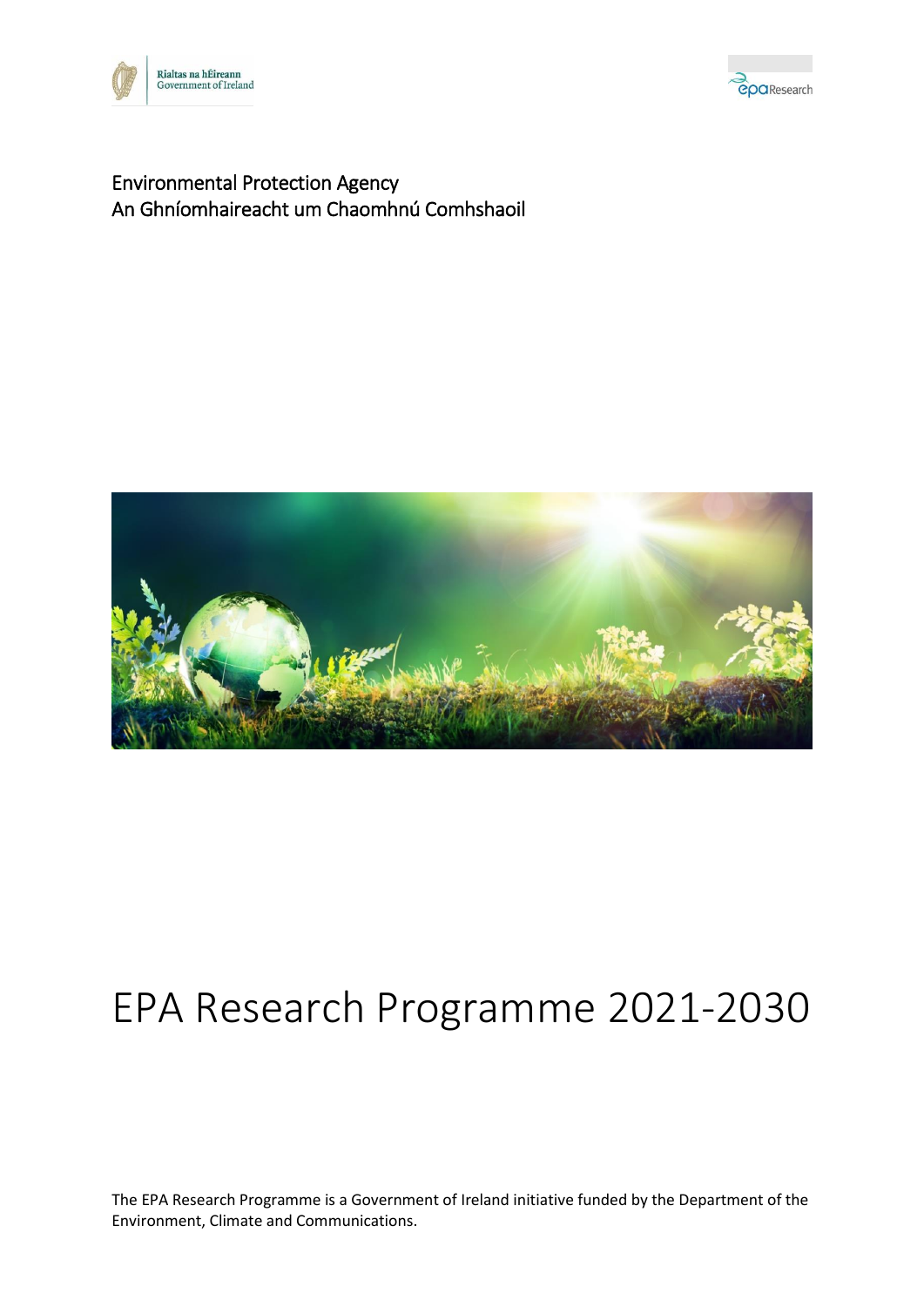



# EPA Nitrous Oxide from Peatlands Research Call 2022– Technical Description Document

May 2022 – Version 1 (09/05/2022)

| Summary of Changes |  |
|--------------------|--|
| n/a                |  |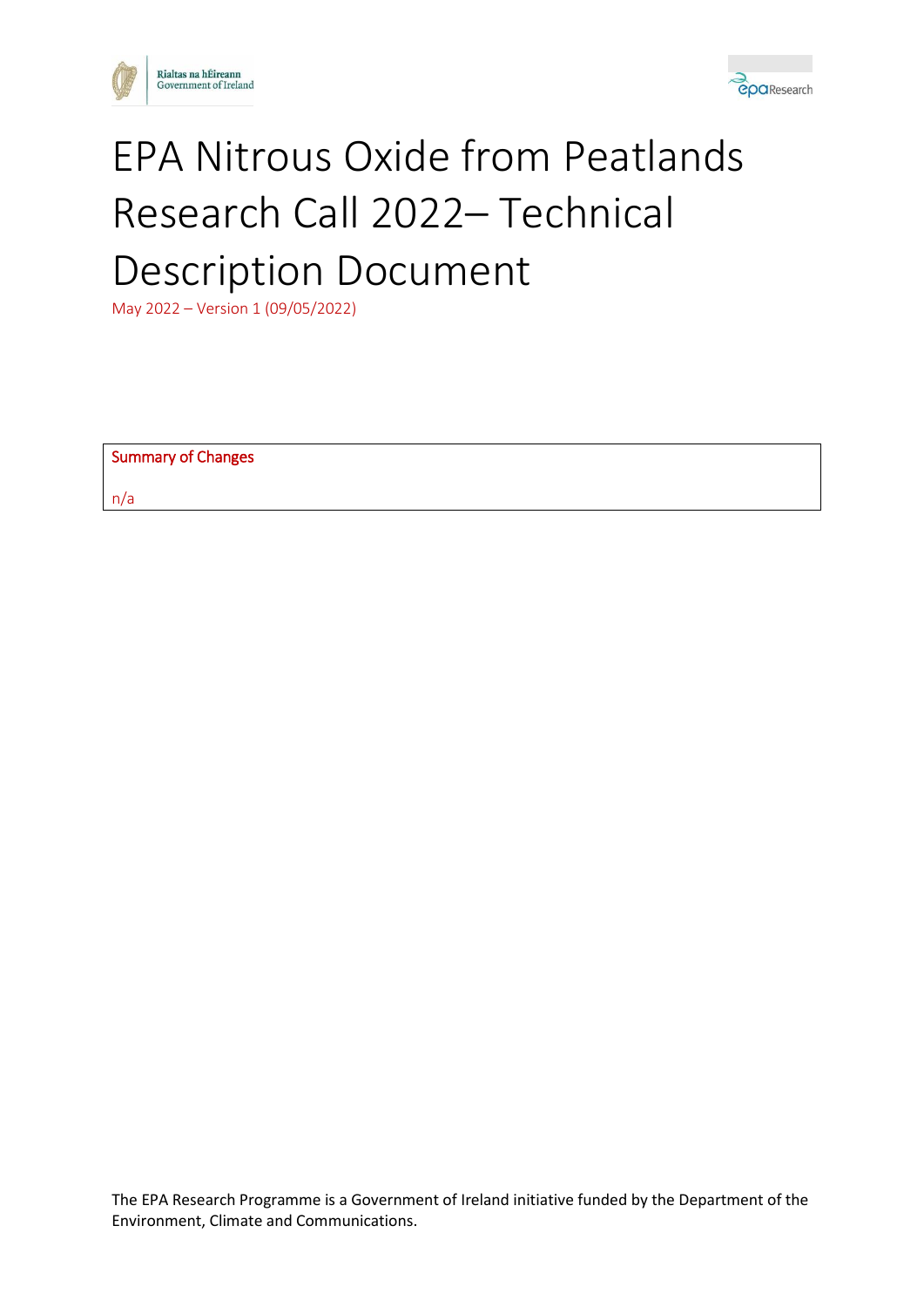

# EPA Nitrous Oxide from Peatlands Research Call 2022

This document provides the Technical Description for the Environmental Protection Agency (EPA) Nitrous Oxide from Peatlands Research Call 2022. Applicants should read the following carefully and consult the other documentation provided (e.g. 2021 - 2030 Guidelines and Terms & Conditions).

# **Contents**

| Analysis of terrestrial GHG emissions and removals and wider impacts of land management and |  |
|---------------------------------------------------------------------------------------------|--|
|                                                                                             |  |
|                                                                                             |  |
|                                                                                             |  |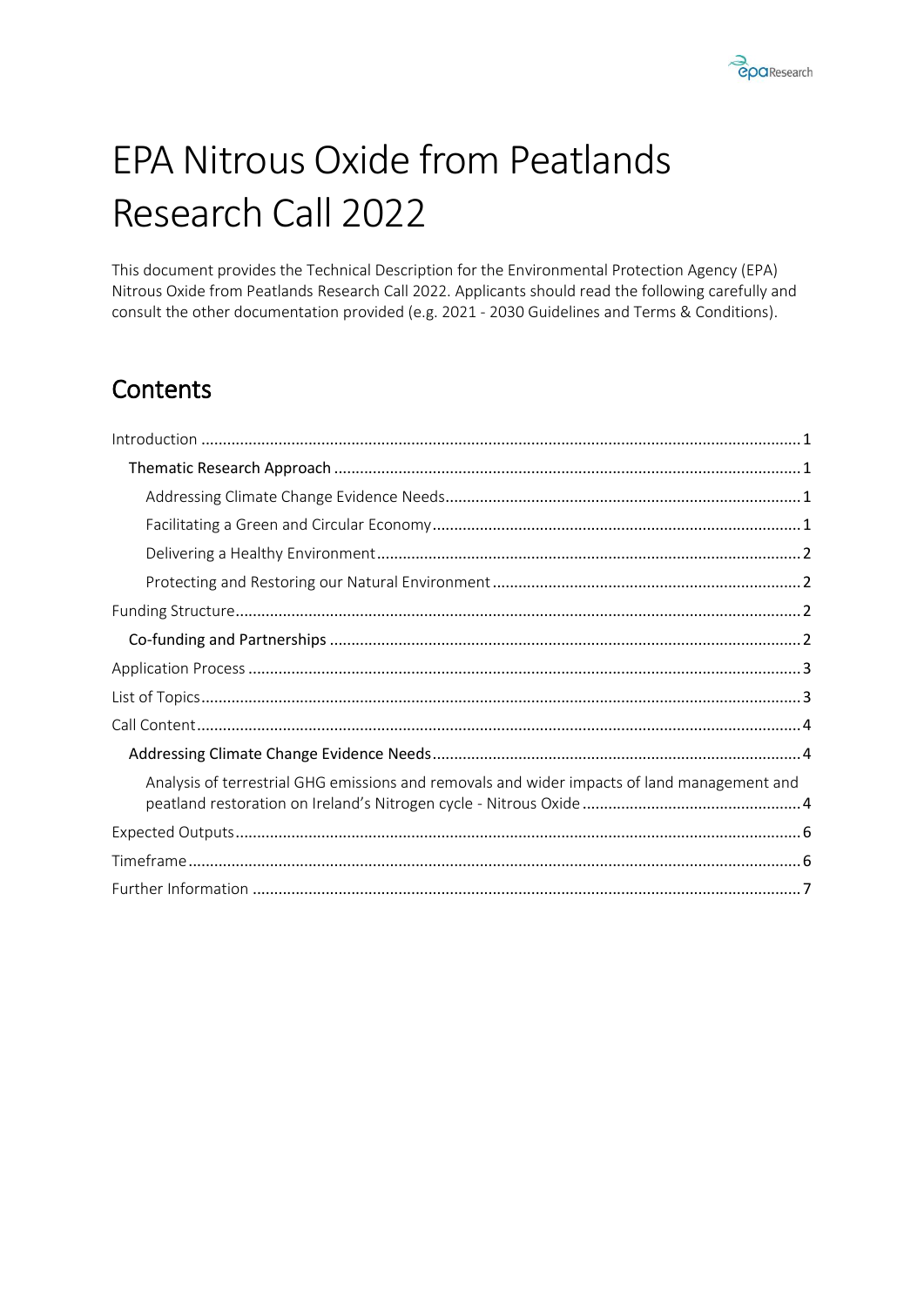

### <span id="page-3-0"></span>Introduction

EPA Research 2030<sup>1</sup> is the ten-year high-level framework for the EPA's research programme (2021-2030), designed to be agile, responsive and flexible. EPA-funded research is essential to:

- Supporting the monitoring, assessment, reporting and regulatory activities of the EPA.
- Generating evidence crucial in assisting Ireland in meeting its commitments and requirements under the various international, EU and national policies and strategies.
- Generating the evidence base that supports decision making, behaviour change and policy development.
- Addressing knowledge gaps, providing the evidence-base and responding to priority challenges.
- Supporting multi-disciplinary, cross-sectoral and multi-stakeholder partnership projects.
- Developing environmental research capacity in Ireland, recognising the importance of not only sustaining the research-base but also of building and training the researchers in specific areas.

Environmental policies must be underpinned by an in-depth level of knowledge that needs to be delivered through a systematic programme of environmental research and assessment. Research can play an important role by generating evidence that will support the design and implementation of effective and robust policy, evaluate its outcomes, and demonstrate its value. EPA Research 2030 will further our understanding of our environmental and natural systems. It will enable the outcomes from research to be put in action to protect and improve our natural and built environment.

### <span id="page-3-1"></span>Thematic Research Approach

EPA Research 2030 thematic structure comprises four interconnected hubs that bring an integrated and cross-sectoral approach, enabling holistic management and protection of our environment.

#### <span id="page-3-2"></span>Addressing Climate Change Evidence Needs

Climate change is already having an impact in Ireland, and strong mitigation and adaptation measures are needed. Research is essential in providing the evidence necessary to improve our knowledge systems and inform policy decisions that will advance our ambitions to be carbon neutral and resilient to climate disruption.

#### <span id="page-3-3"></span>Facilitating a Green and Circular Economy

**.** 

Environmental and sustainability challenges are inextricably linked to economic activities and lifestyles. Research under this hub will contribute to the mainstreaming of sustainable management of natural resources and waste, unlocking the potential of the circular and bio-economies, and boosting competitiveness, through resource efficiency and deployment of innovative technologies and solutions.

<sup>1</sup> <https://www.epa.ie/our-services/research/epa-research-2030/>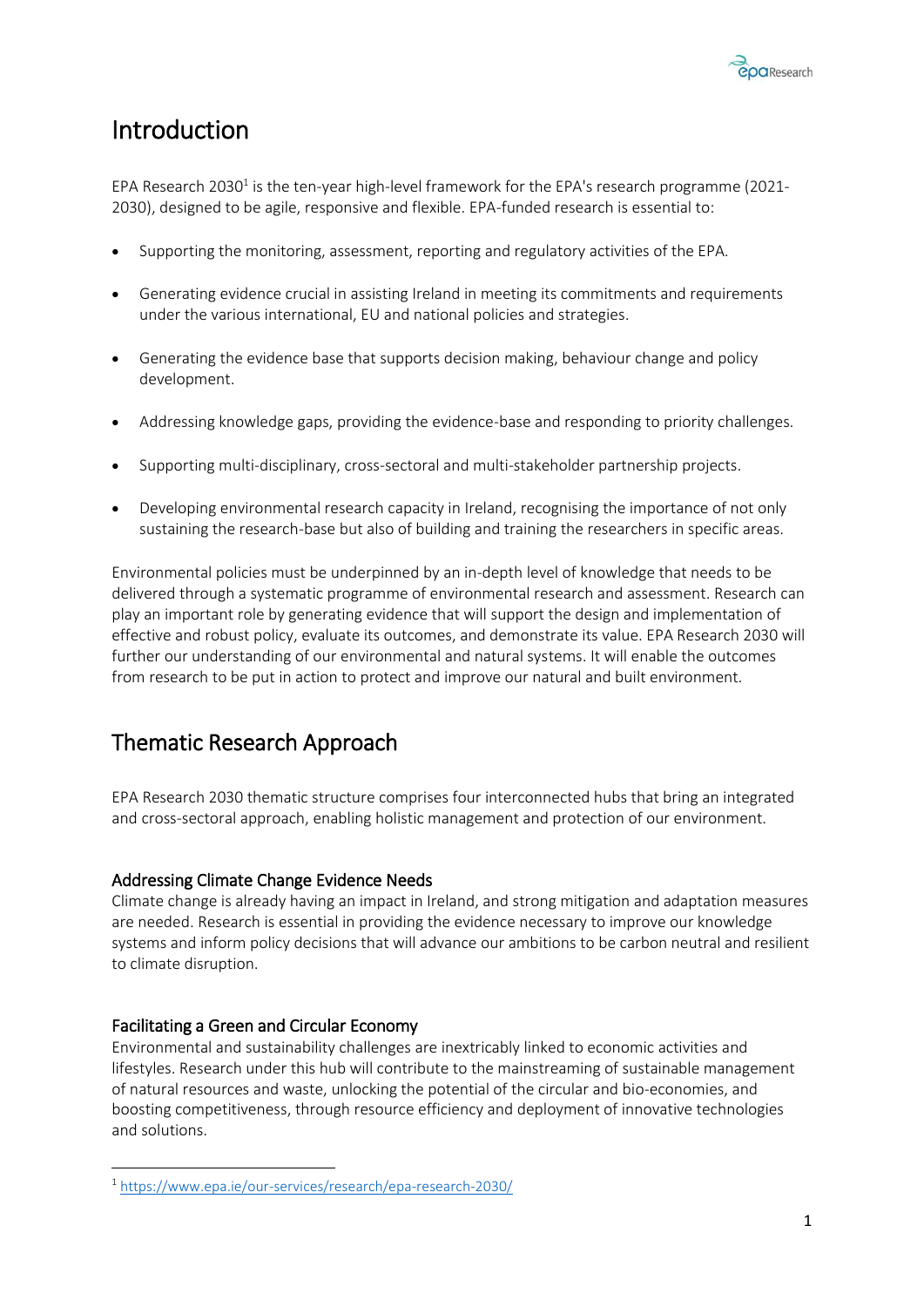

#### <span id="page-4-0"></span>Delivering a Healthy Environment

A clean, vibrant and safe environment is a prerequisite for good health and wellbeing. Environmental degradation, pollution, as well as known and emerging substances of concern threaten our health and that of our supporting ecosystems. Research under this hub will contribute to understanding the risks and benefits, and to identifying appropriate policy and behavioural responses.

#### <span id="page-4-1"></span>Protecting and Restoring our Natural Environment

Our natural environment provides us with clean air and water, food and the raw materials to sustain us and our economy. Research is required to inform and support a cross-sectoral approach to managing our natural environment and for the development of policies relating to the regulation of emissions and activities, and the protection of our water, land, and ecosystems.

# <span id="page-4-2"></span>Funding Structure

Proposals can be Medium Scale Projects:

which will typically last from 24 to 48 months, with an indicative cost of up to €500,000.

### <span id="page-4-3"></span>Co-funding and Partnerships

The EPA is pleased to announce that this Call involves co-funding partnerships with the following organisations:



An Roinn Talmhaíochta, **Bia agus Mara** Department of Agriculture, Food and the Marine

The Department of Agriculture, Food and the Marine (DAFM)

mission is to lead the sustainable development of a competitive, consumer focused agri-food-forest sectors and to contribute to a vibrant rural economy and society. The Department undertakes a variety of functions, including: to

promote and safeguard public, animal and plant health and animal welfare for the benefit of consumers, producers and wider society; provide income and market supports to underpin the rural economy; and to provide the optimum policy framework for the sustainable development of the agrifood-forest sectors in order to deliver a sustainable, growth-driven sector focused on competitiveness and innovation, driven by a skilled workforce delivering value added products in line with market demands maintain, and to develop the strategic, operational, regulatory and technical capacity of the sectors to achieve operational excellence .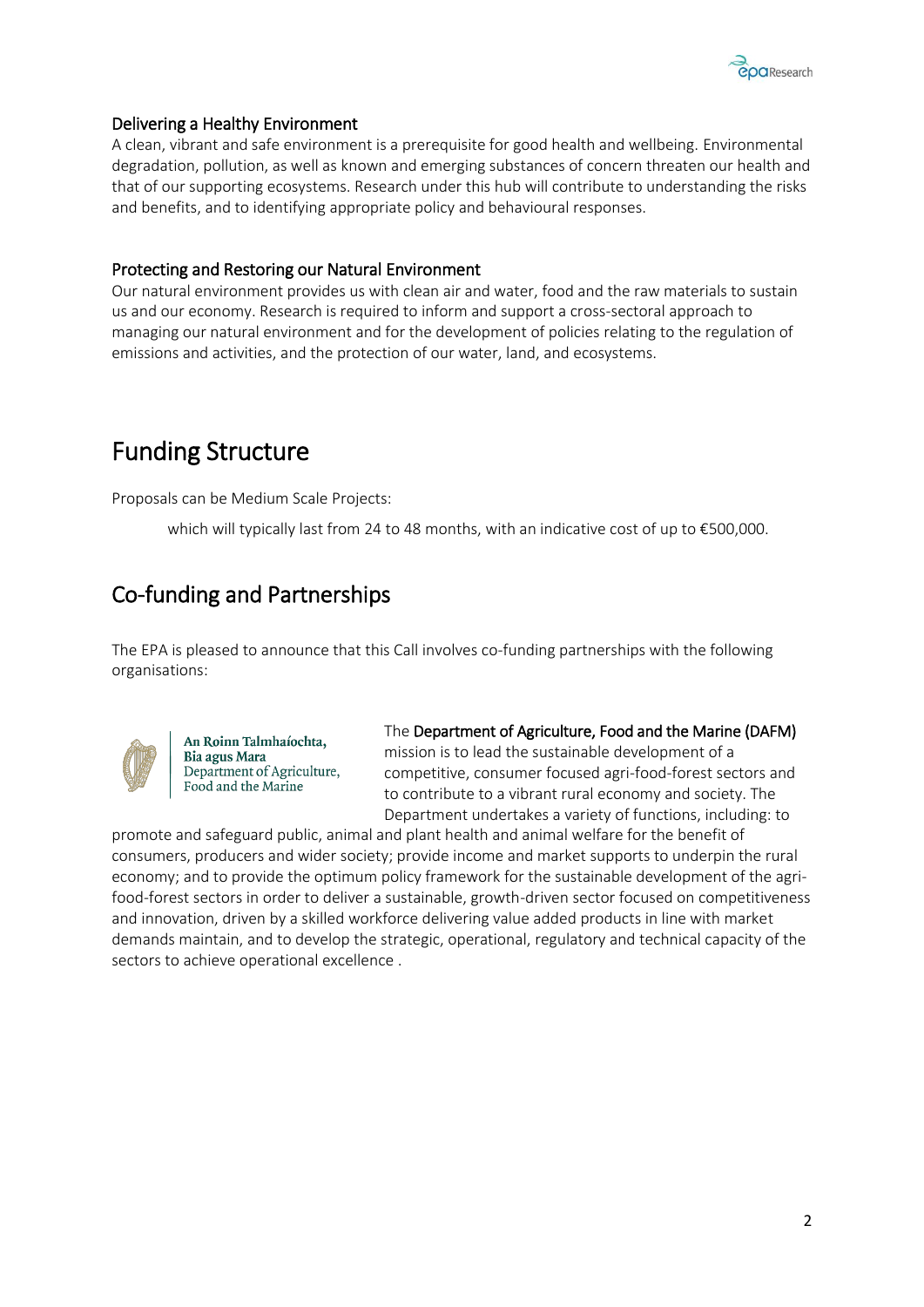

# <span id="page-5-0"></span>Application Process

#### Making an Application

Applications must be made online at [https://epa.smartsimple.ie](https://epa.smartsimple.ie/)

For more information, please refer to the following documentation, which is available to download from the EPA's Online Grant Management and Application Portal or from the EPA website<sup>2</sup>:

- 1. EPA Research Programme 2021 2030 Guidelines and Terms & Conditions; and
- 2. EPA Online Grant Management and Application Portal System User Guides.

### <span id="page-5-1"></span>List of Topics

The EPA invites research proposals under the topics listed in Table 1 for the EPA Nitrous Oxide from Peatlands Research Call 2022.

Up to one award is expected for this topic.

|  |  |  | Table 1. Topic included in the EPA Nitrous Oxide from Peatlands Research Call 2022 |  |
|--|--|--|------------------------------------------------------------------------------------|--|
|--|--|--|------------------------------------------------------------------------------------|--|

| <b>Call Topic Reference</b>                                       | Research Hub and Call Topic Titles                                                                                                                                    | Max Budget<br>(€) Per<br>Project | Co-funded by |
|-------------------------------------------------------------------|-----------------------------------------------------------------------------------------------------------------------------------------------------------------------|----------------------------------|--------------|
| Addressing climate change evidence needs                          |                                                                                                                                                                       |                                  |              |
| Addressing Climate Change<br>Evidence Needs 2022 Call<br>Topic 17 | Analysis of terrestrial GHG emissions and<br>removals and wider impacts of land<br>management and peatland restoration on<br>Ireland's Nitrogen cycle - Nitrous Oxide | € 400.000                        | DAFM         |

**<sup>.</sup>** <sup>2</sup> <http://www.epa.ie/our-services/research/>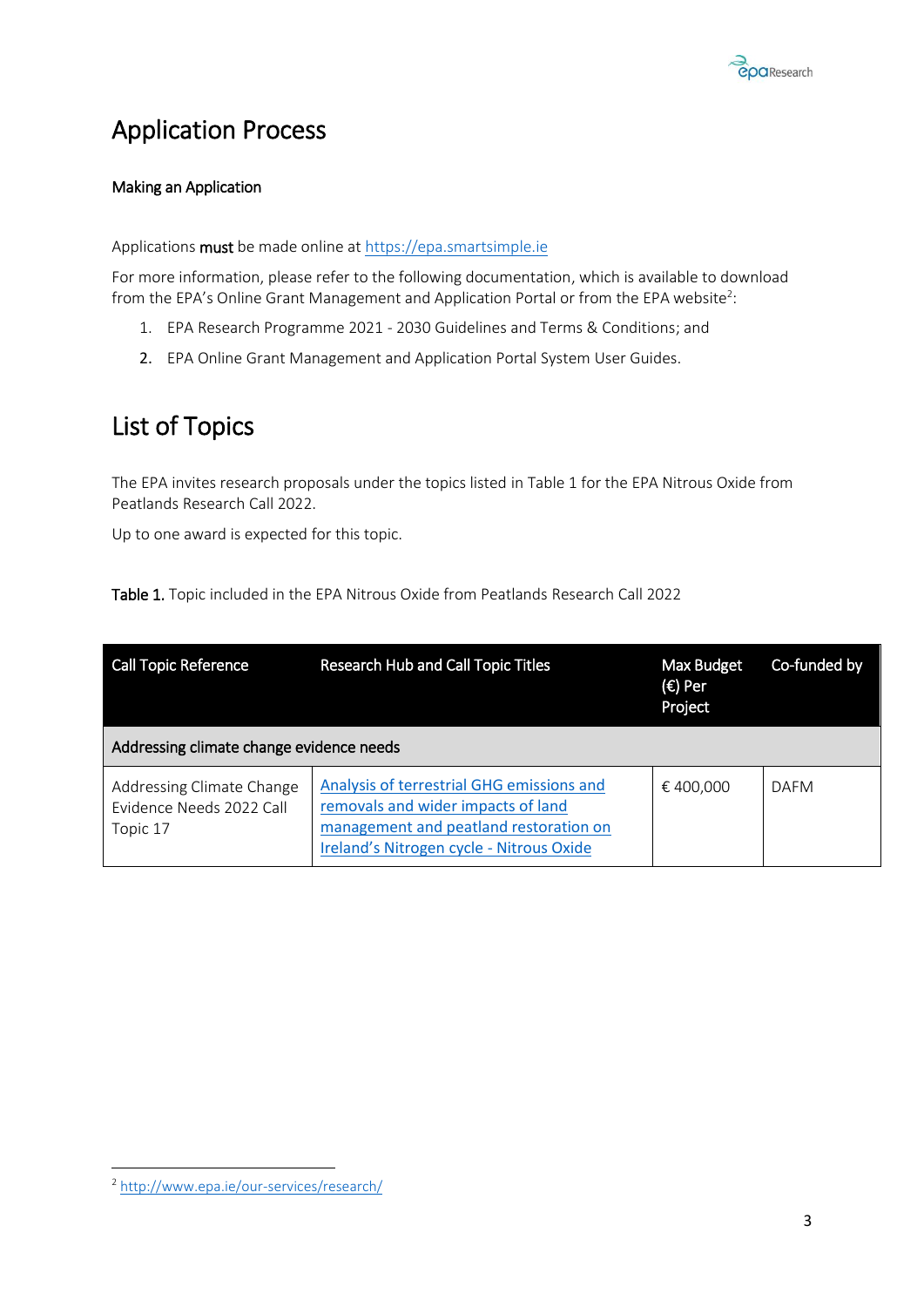# <span id="page-6-0"></span>Call Content

### <span id="page-6-1"></span>Addressing Climate Change Evidence Needs

<span id="page-6-2"></span>Analysis of terrestrial GHG emissions and removals and wider impacts of land management and peatland restoration on Ireland's Nitrogen cycle - Nitrous Oxide

| <b>Call Topic Reference:</b>                                 | Addressing Climate Change Evidence Needs 2022 Call Topic 17 |                          |           |
|--------------------------------------------------------------|-------------------------------------------------------------|--------------------------|-----------|
| Project Type:                                                | Medium Scale Project                                        |                          |           |
| Maximum Budget:                                              | € 400.000                                                   | <b>Maximum Duration:</b> | 36 months |
| Co-funded by: Department of Agriculture, Food and the Marine |                                                             |                          |           |

### **Background**

The state is investing over €127 million in a large-scale peatlands' restoration projects overseen by the National Parks & Wildlife Service (NPWS) and Bord na Mona (BnM). The NPWS Peatlands Restoration Programme<sup>3</sup> and the BnM Enhanced Decommissioning Restoration and Rehabilitation Scheme (EDRRS, aka PCAS)<sup>4</sup> give effect to the commitments in the Climate Action Plan 2021, specifically Actions 21, 22, 362 and 368<sup>5</sup>. Additionally, BnM and other state bodies have been awarded €9.9 million under the EU LIFE Programme Peatlands & People project [\(https://peatlandsandpeople.ie/\)](https://peatlandsandpeople.ie/) in support of transitioning from peat harvesting. It is expected that these investments help Ireland towards meeting our national 2030 targets under the Climate and Energy Framework<sup>6</sup> and the EU LULUCF Regulations<sup>7</sup>.

#### Scope

Innovative research proposals are invited to:

- Review approaches to measurement, reporting and verification of terrestrial greenhouse gas (GHG) emissions and removals from land with a focus on carbon rich soils, such as peatlands, in the context of systems in place in Ireland, Europe and globally, as well as the guidance provided by the Intergovernmental Panel on Climate Change and emerging policies and actions to restore peatlands and wider enhancement of carbon sequestration and emission reduction.
- Evaluate the development and application of terrestrial system models and the integration of advanced observational data streams, including in-situ and remote data, in providing independent analysis of GHG emissions and removals which can complement and improve current analysis and improve on the methodologies used in national emission and removal estimates for peatlands and reported in the National Inventory Report and support quality assurance/quality control (QA/QC) of emission and removal estimates as appropriate.
- Establish links between analysis of GHG emissions and removals in Ireland at a range of scales including through working with and contributing to relevant planned activities under the Global Carbon Project (GCP)<sup>8</sup> as part of the Joint Programming Initiative (JPI) Climate<sup>9</sup> in this area. Use these links to compare related analysis of emissions and removals in similar European countries and internationally to ensure that work in Ireland is comparable with these analyses.
- <sup>3</sup> <https://www.npws.ie/peatlands-and-turf-cutting/management-plans>

1

<sup>4</sup> [https://www.bnmpcas.ie/#](https://www.bnmpcas.ie/)

<sup>&</sup>lt;sup>5</sup> See Sections 7.3.2; 17.2; and 17.3.3 here: [https://www.gov.ie/en/publication/6223e-climate-action-plan-](https://www.gov.ie/en/publication/6223e-climate-action-plan-2021/)[2021/](https://www.gov.ie/en/publication/6223e-climate-action-plan-2021/)

[<sup>2030</sup> climate & energy framework \(europa.eu\)](https://ec.europa.eu/clima/eu-action/climate-strategies-targets/2030-climate-energy-framework_en)

<sup>7</sup> [https://ec.europa.eu/clima/eu-action/forests-and-agriculture/land-use-and-forestry-regulation-2021-2030\\_en](https://ec.europa.eu/clima/eu-action/forests-and-agriculture/land-use-and-forestry-regulation-2021-2030_en)

<sup>8</sup> <https://www.globalcarbonproject.org/>

<sup>9</sup> <http://www.jpi-climate.eu/home>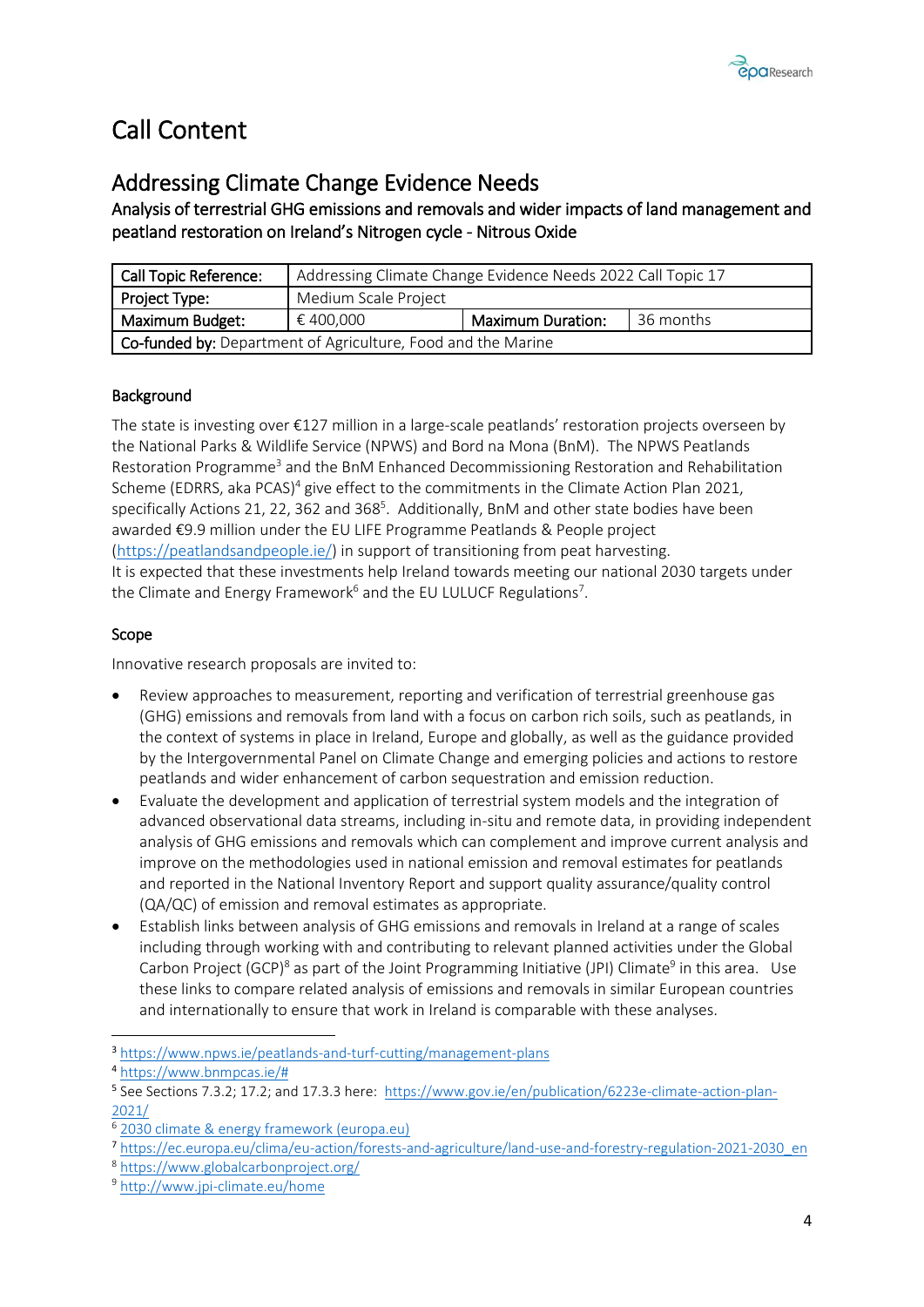

• Provide a critique of the measurement techniques and protocols and data assessment and modelling techniques that will support scientific quantification of GHG emissions and removals through enhanced restoration of 50,000ha of candidate cut-over and cut-away peatland included in the EU LIFE IP Peatlands & People project, the NPWS Peatlands Restoration Programme, and the BnM EDRRS activities. Examine the applicability of these efforts in the context of the wider LULUCF ambitions under the Climate Action Plan 2021 $^{10}$ , (ref. Actions 373 and 378). In the design of a methodology, proposals must fully assess the relevant GHGs across a spectrum of habitat types (using chambers or other suitable method).

Proposals will need to outline how the activity data needs of the national emission inventory will be met as well as how the outputs of modelling can be included in the national emission inventory (this should include identification of datasets and activity data that will be used in modelling).

Proposals will need to demonstrate experience of and expertise in the quantification of GHG emissions and removals of cut-over and cut-away peatlands and contiguous peaty grasslands in Ireland, as well as an understanding of the link between GHG emissions and removals and restoration strategies. Linkages to the agricultural sector should also be developed in disseminating research related to contiguous peaty grasslands.

The project will need to work closely with the EPA's Emission Statistics team – including sharing data and expertise – who compiles the National Greenhouse Gas Inventory and proposals should demonstrate an understanding of the needs of the EPA Emission Statistics team in compiling this Inventory.

Proposals should identify how they will work with/support the Peatlands and People LIFE project, the NPWS restoration programme, and the BnM EDRRS/PCAS work in terms of demonstrating the impact of the enhanced restoration activities on emissions.

It is expected that the project will have full access to data and flux instrumentation already in place / or to be put in place by BnM and NPWS. Proposals should demonstrate an understanding of what data is available and needed, and accordingly recommend what (if any) supplementary field-based monitoring campaign is to be pursued for the different restoration/rehabilitation options advanced or as determined by emerging science or bio-physical characteristics. Proposals should explore how this project and the National Agricultural Soil Carbon Observatory<sup>11</sup> can be mutually beneficial.

This project will be expected to work in parallel ensuring synergies and added value with three other EPA-funded research fellowships/projects, namely:

- Research Fellowship on methane (awarded as part of the EPA Research Call 2021 and starting during the first quarter of 2022);
- Research Fellowship on carbon dioxide (to be awarded as part of the EPA Research Fellowships Call 2021 and starting during the second quarter of 2022);
- Research project on water quality improvements arising from the enhanced restoration (awarded as part of the EPA Research Call 2021 and starting during the first quarter of 2022).

Proposals should advance the development of an Ireland's nitrogen cycle platform which integrates and communicates high resolution and near real-time data on Ireland's GHG emissions and removals from land including seasonal variations and where feasible land management interventions. This activity should be cross-fellowship/project to consider all the land-based GHGs but focus on  $N_2O$ .

**.** 

<sup>&</sup>lt;sup>10</sup> See Sections 17.1; 17.2 and 17.3 here:<https://www.gov.ie/en/publication/6223e-climate-action-plan-2021/> <sup>11</sup> [https://www.teagasc.ie/environment/climate-change--air-quality/soil](https://www.teagasc.ie/environment/climate-change--air-quality/soil-carbon/?msclkid=6a97efd7cf7511ecb8c109b9e9f90b30#observatory)[carbon/?msclkid=6a97efd7cf7511ecb8c109b9e9f90b30#observatory](https://www.teagasc.ie/environment/climate-change--air-quality/soil-carbon/?msclkid=6a97efd7cf7511ecb8c109b9e9f90b30#observatory)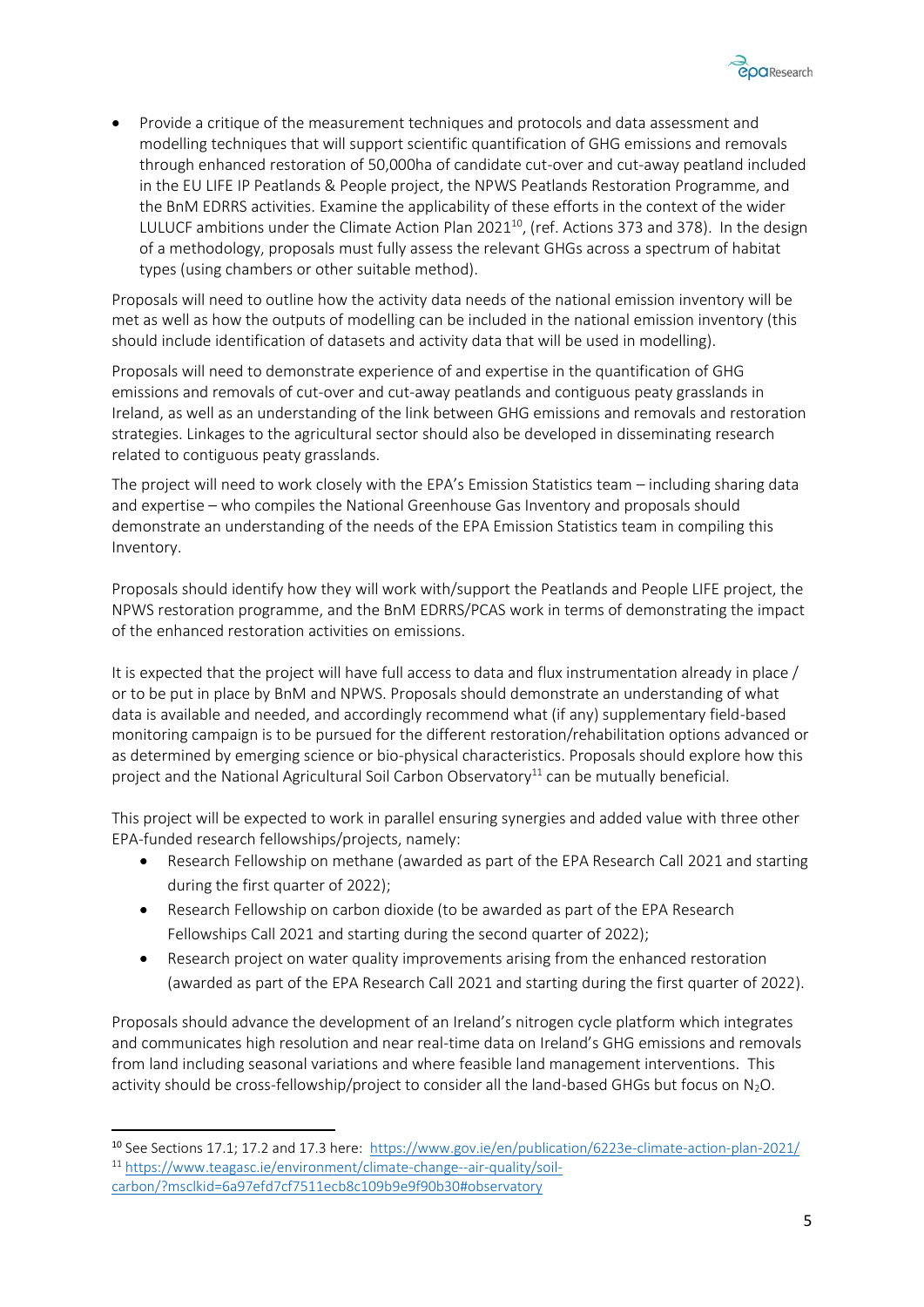

# <span id="page-8-0"></span>Expected Outputs

Please consult the 2021-2030 Guidelines and Terms & Conditions for the full list of expected outputs and interim/final reporting requirements.

#### Outputs from ALL projects must build on recently completed and existing research and other relevant information.

Where project outputs include data and/or technical solutions (websites, developed software, database solutions etc.) then the format of same must be agreed with the EPA to ensure that they can be installed on EPA infrastructure and maintained by EPA staff after the completion of the project. The EPA can supply a current list of approved data formats and technology on request and the exact format of all outputs must be agreed with the EPA before development of same commences. All data outputs must have a comprehensive set of metadata and all technical solutions must be fully documented according to EPA requirements.

It is essential that, in their proposal, applicants clearly demonstrate the policy-relevance of the outputs of their proposed research; the applicability of their findings; and how these outputs address a knowledge -gap and can be efficiently transferred/applied to the implementation of policies and the protection of the environment. Applicants must clearly demonstrate how their proposed research will provide the evidence to support environmental policy in Ireland, in terms of identifying pressures, informing policy and developing solutions.

| Wednesday 11 <sup>th</sup> May 2022 at 11:00 GMT | Call opening                                                            |
|--------------------------------------------------|-------------------------------------------------------------------------|
| Wednesday 25th May 2022 at 17:00 GMT             | Deadline for queries relating to the technical contents<br>of this call |
| Wednesday 1st June 2022 at 17:00 GMT             | Submission deadline                                                     |
| Wednesday 8 <sup>th</sup> June 2022 at 17:00 GMT | Approval deadline                                                       |
| June 2022                                        | Evaluation process                                                      |
| <b>July 2022</b>                                 | Negotiation $12$                                                        |
| July/August 2022                                 | Grant award of successful projects                                      |
| By 31 <sup>st</sup> August 2022                  | Start of successful projects                                            |

### <span id="page-8-1"></span>Timeframe

**.** 

 $12$  The EPA may consider calling the shortlisted applicants for interview at this stage.